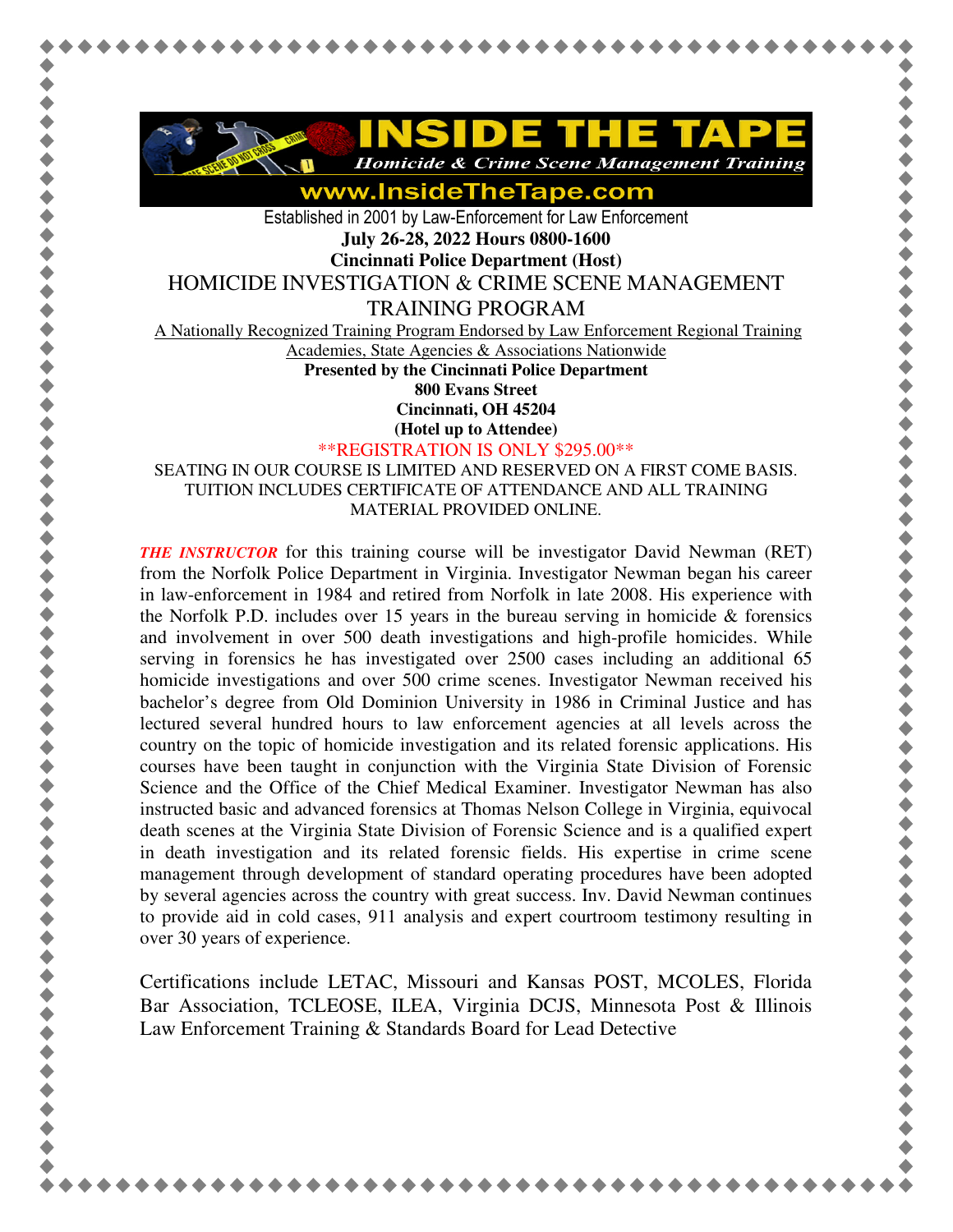## **COURSE TOPICS** ARE TO INCLUDE:

\*Development of Standard Operating Procedures Regarding the Suspicious Death Scene \*Defining and Explaining the Various Levels of Association that Exist Between the Homicide Victim and Offender (Pyramid of Association) (Solvability Factors)

\*Initial Scene Responsibilities Covering Boundaries, Canvassing (Data Collection)  $\&$ Immediate Leads (Sources)

\*Proper Crime Scene Protocol as it Relates to Death Investigation & Homicide

- \*Cold Case Investigation Strategies & Review of Solvability Factors (Case Objectives) \*Cold Case Reviews
- \*Evaluation of the 911 Call During the Active Phase through Case Reviews

\*Sources of Crime Scene Contamination & Prevention (Assessment Accountability)

- \*Categories of Circumstantial Evidence and Recognition of Contamination
- \*Victimology and Immediate Lead Indicators (High Vs. Low Risk)

\*Medical-Legal Death Investigation (Victim I.D. / Time of Death / Injury Recognition)

- \*Primary & Secondary Crime Scenes (Proper Definition)
- \*Crime Scene Sequence Event Determination Model Employing Scientific Method \*Crime Scene Evaluation (Execution of the Walk-thru)
- \*Crime Scene Indicators Related to Motive, Manner of Death & Method of Operation
- \*DNA Review and Touch Evidence (Familial DNA & Phenotyping) (Genealogy)
- \*Specific Types of Crime Scenes & Related Forensic Disciplines
- \*Case Review (To Change Each Course)
- \*Suicide and Equivocal Death Scene Investigation Analysis of Equivocal Death
- \*SIDS Review and Infant Homicide Scene

Inside the Tape has been committed to providing quality training to law-enforcement agencies since 2001 without raising tuition rates or cancelling classes. We have added more in-depth topics and several new case reviews to our program which continues to receive high marks from law enforcement at all levels across the country and has been used as a model for homicide scene management by agencies such as the Cincinnati, Austin, Detroit, Atlanta and St Paul Police in Minnesota. Several agencies contract our program out for in-service training and have implemented our methodologies and crime scene management principles with great success resulting in higher clearance and conviction rates. Our courses have also been certified by the Illinois Law Enforcement Training and Standards Board by the Law and Justice Commission as required training to serve as a lead detective in the state.

REGISTER ONLINE AT WWW.INSIDETHETAPE.COM

Simply go to the calendar page and click the on-line registration link for the Cincinnati Course. Print out the registration form and complete including method of payment. Fax the registration to 1-866-529-6152. You will receive a confirmation within 24 hours and a receipt if paying by credit card. Once payment is made refunds are not issued but credits are given for any future training course offered in the U.S.

INVESTIGATOR DAVID NEWMAN (RET) NORFOLK POLICE DEPARTMENT HOMICIDE & FORENSIC SECTION

INSIDETHETAPE@COX.NET WWW.INSIDETHETAPE.COM **Phone:** (757) 748-1991 **Fax:** (866) 529-6152 **Toll Free: (800) 297-6007**